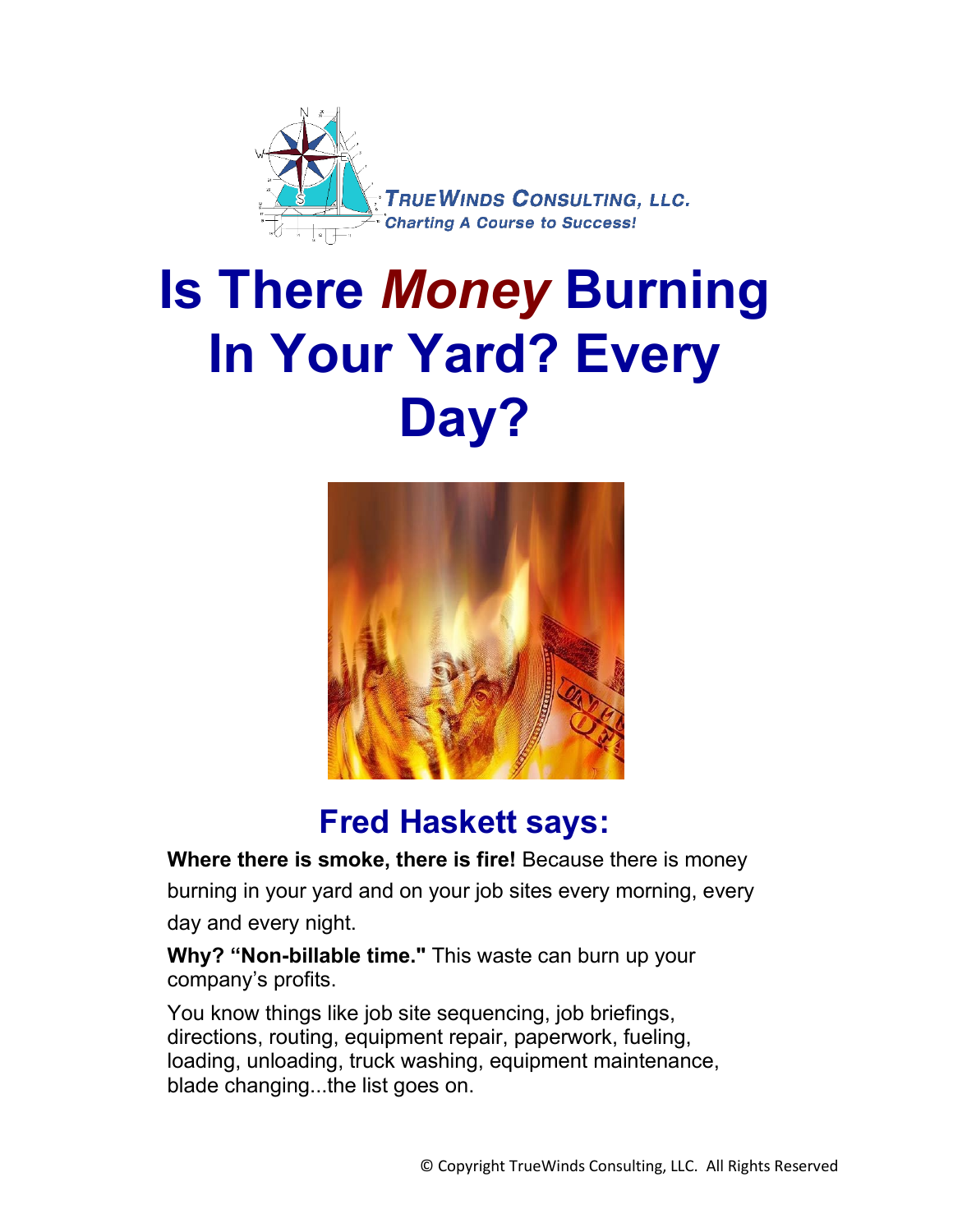### *You might believe you're doing all you can to maximize efficiency, but we can assure you, you're not!*

### *Because you are not focusing on the Right Stuff!*

### **Maybe you should be asking:**

- How much non-billable time is occurring (burning) in your company?
- Are your operations running as efficiently as possible?
- Can efficiency be improved and result in improved profits?

**Non-billable hours can run 10 to 20% of your labor cost, burning \$1,000s.**

# **Learn How to Build a Production Machine that Works! One that puts more MONEY in your pocket**

# **Yes, We Know Your Struggles!**

Fred Haskett has been an owner and founder of a \$4.5M Lawn Care and Landscape Management company. In addition, he has served as president, vice president, regional manager and division manager for 2 national and 2 regional lawn care landscape companies.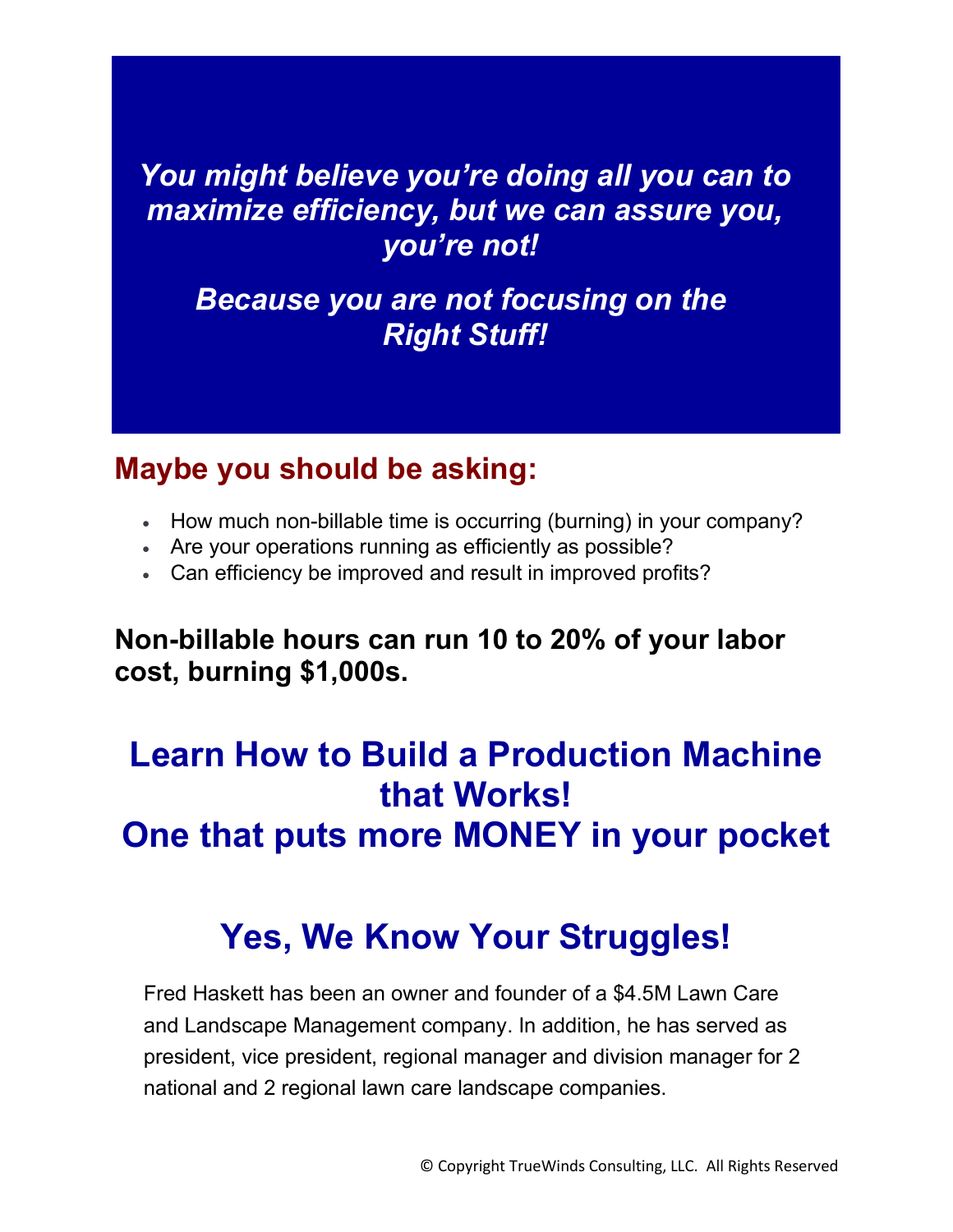He has had P&L responsibility for multi-state and multi-branch operations with revenues exceeding \$45 million annually. During his career, Fred has directly managed the PROFITABLE production of more than \$108 million in lawn care and tree care services, and \$270 million in landscape services.

### **The problem is do we - as owners and managers know how to ANALYZE and CHANGE our operations the RIGHT WAY?**

What are you going to do about it? Join Fred Haskett for a deep dive into operational efficiency. You will learn how to uncover and deal with these inefficiencies, and ultimately put more cash in your pocket. Many of our clients have increased their net profits between 1 to 5 percent, that's HUGE!

He will give you recommendations and tools to immediately start improving your outcomes and achieving your savings. This presentation leads attendees through the processes of morning mobilization, daily procedures, job site sequencing and evening wrapup. It will help you understand how to audit your operation, uncover those inefficiencies and implement changes the will make the day flow better, reduce stress and increase profits.

## **The Agenda**

#### **11 a.m. - 12 p.m. (ET): Production Processes**

- What is going on out there?
- Where and why are we coming up short?
- What's working "for real"!

### **12 - 12:30 p.m.: Break**

#### **12:30 - 1:30 p.m.: The AM / PM Process**